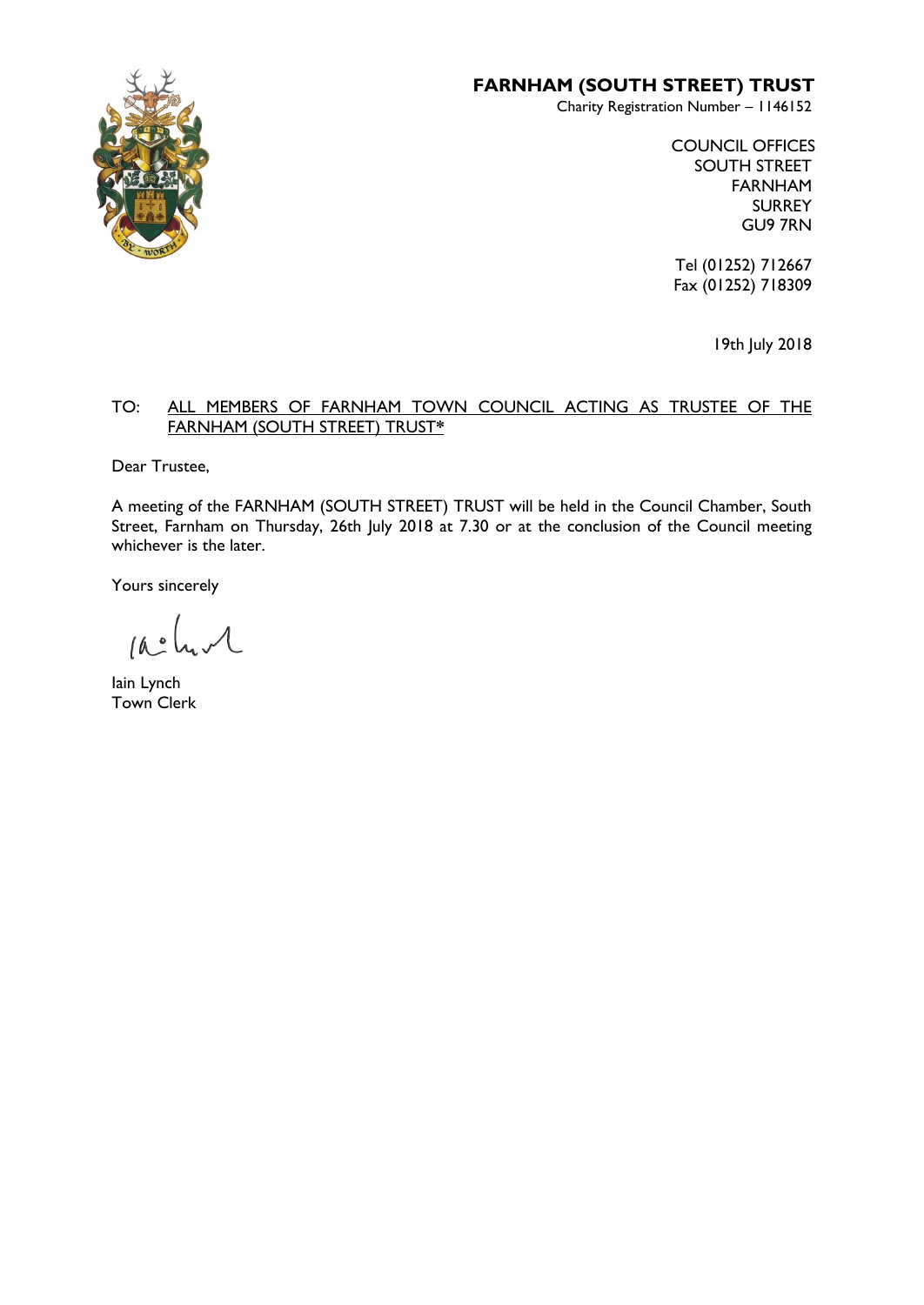# **FARNHAM (SOUTH STREET) TRUST**

Charity Commission Number – 1146152

# AGENDA

Thursday 26th July 2018 at 7.30pm (or at the conclusion of the Council meeting, whichever is later)

1 APOLOGIES FOR ABSENCE

To receive any apologies for absence.

# 2 DISCLOSURE OF INTERESTS

To receive from Trustees, in respect of any items included on the agenda for this meeting, declarations of disclosable pecuniary or personal interests in accordance with the Council's Code of Conduct. A copy of the form for completion is attached to this agenda.

*NOTES:*

*Members are requested to make declarations of interest, attached, to be returned to*  [ginny.gordon@farnham.gov.uk](mailto:ginny.gordon@farnham.gov.uk)*. Alternatively, members are requested to make declarations of interest on the relevant form to hand to an officer before the start of the meeting.* 

*Members are reminded that any member of the Trust declaring a disclosable pecuniary interest is required to withdraw from the meeting unless a dispensation has been granted.*

# 3 ELECTION OF TRUST OFFICERS

To elect the following positions for the Municipal Year 2018/19 who will also comprise the Executive Group:

- Chairman (traditionally the Mayor)
- Vice-Chairman (traditionally the Deputy Mayor)
- Honorary Secretary
- Honorary Treasurer

#### 4 MINUTES **Appendix A**

To agree the minutes of the meeting held on Thursday 8<sup>th</sup> March 2018 at Appendix A.

5 TRUST ADMINISTRATION **Appendix B**

To agree the Draft Accounts and Annual Trustee Report on activity for the 2017/18 financial year, attached at Appendix B to this agenda for submission to the Independent Examiner

#### 6 APPLICATIONS **Appendix C**

To consider any applications received for funding in the current financial year.

#### 7 APPOINTMENT OF INDEPENDENT EXAMINER

To agree the appointment of R. J. Smith, FCA of Milne Eldridge & Co as the Independent Examiner for 2018/19.

### 8 DATE OF NEXT MEETING

The date of the next meeting will be confirmed in due course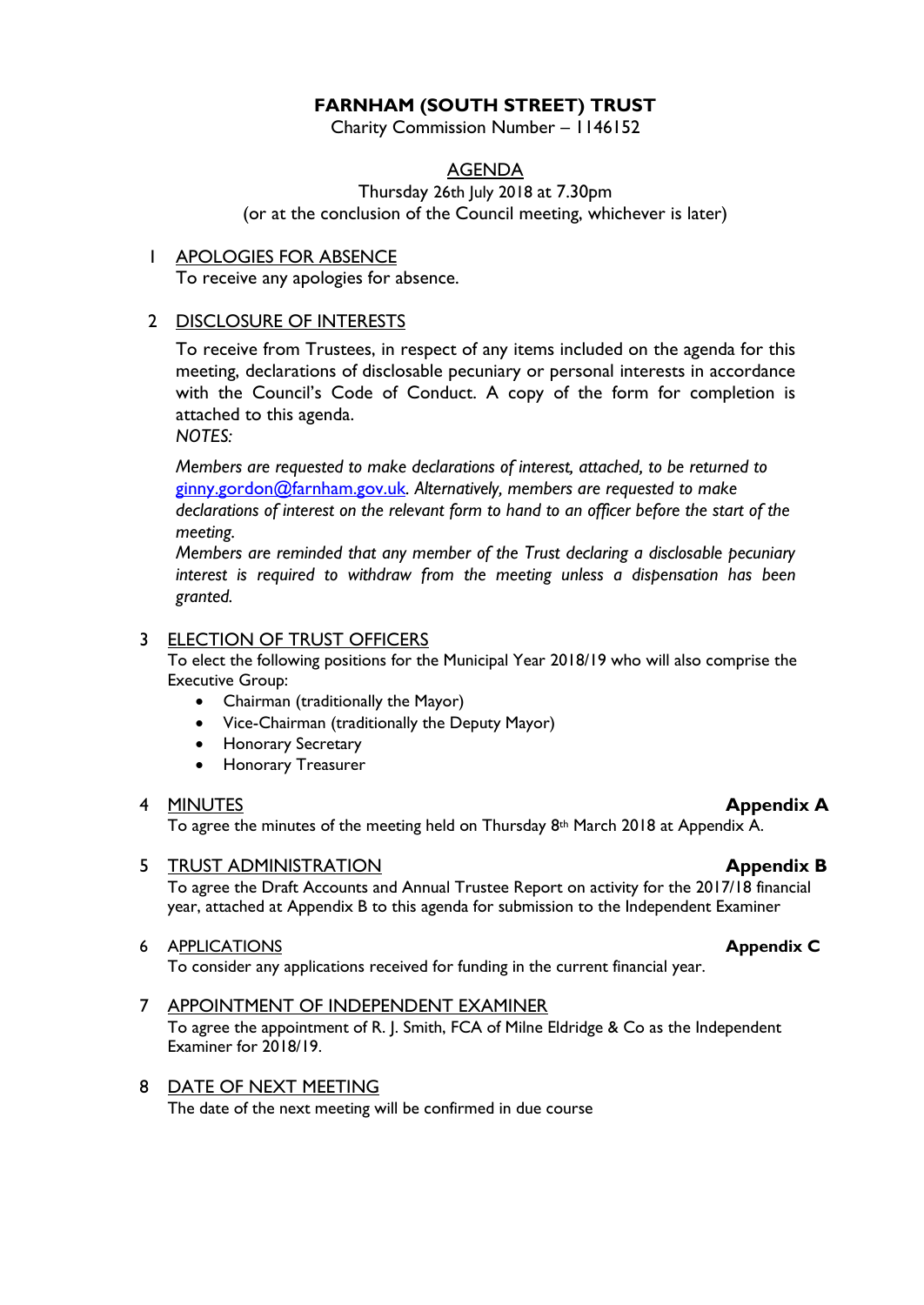**FARNHAM SOUTH STREET TRUST**



Disclosure of Interests Form

The South Street Trust follows the Code of Conduct for Councillors of Farnham Town Council.

Notification by a Trustee of a disclosable pecuniary interest in a matter under consideration at a meeting (in accordance with Charity Commission requirements and the Localism Act 2011).

*Please use the form below to state in which Agenda Items you have an interest.* 

*If you have a disclosable pecuniary or other interest in an item, please indicate whether you wish to speak (refer to Farnham Town Council's Code of Conduct for details)*

I hereby declare, that I have a disclosable pecuniary or personal interest in the following matter(s).

Date of meeting: Thursday 26th July 2018

Name of Councillor: ………………………………………………

| <b>Agenda Item</b><br><b>No</b> | Type of interest (disclosable pecuniary or<br>Other) and reason |
|---------------------------------|-----------------------------------------------------------------|
|                                 |                                                                 |
|                                 |                                                                 |
|                                 |                                                                 |
|                                 |                                                                 |

# \* Delete as appropriate

k:\COMMITTEES\Interests Forms\Declaration of Interests Form Jun 12 A4.doc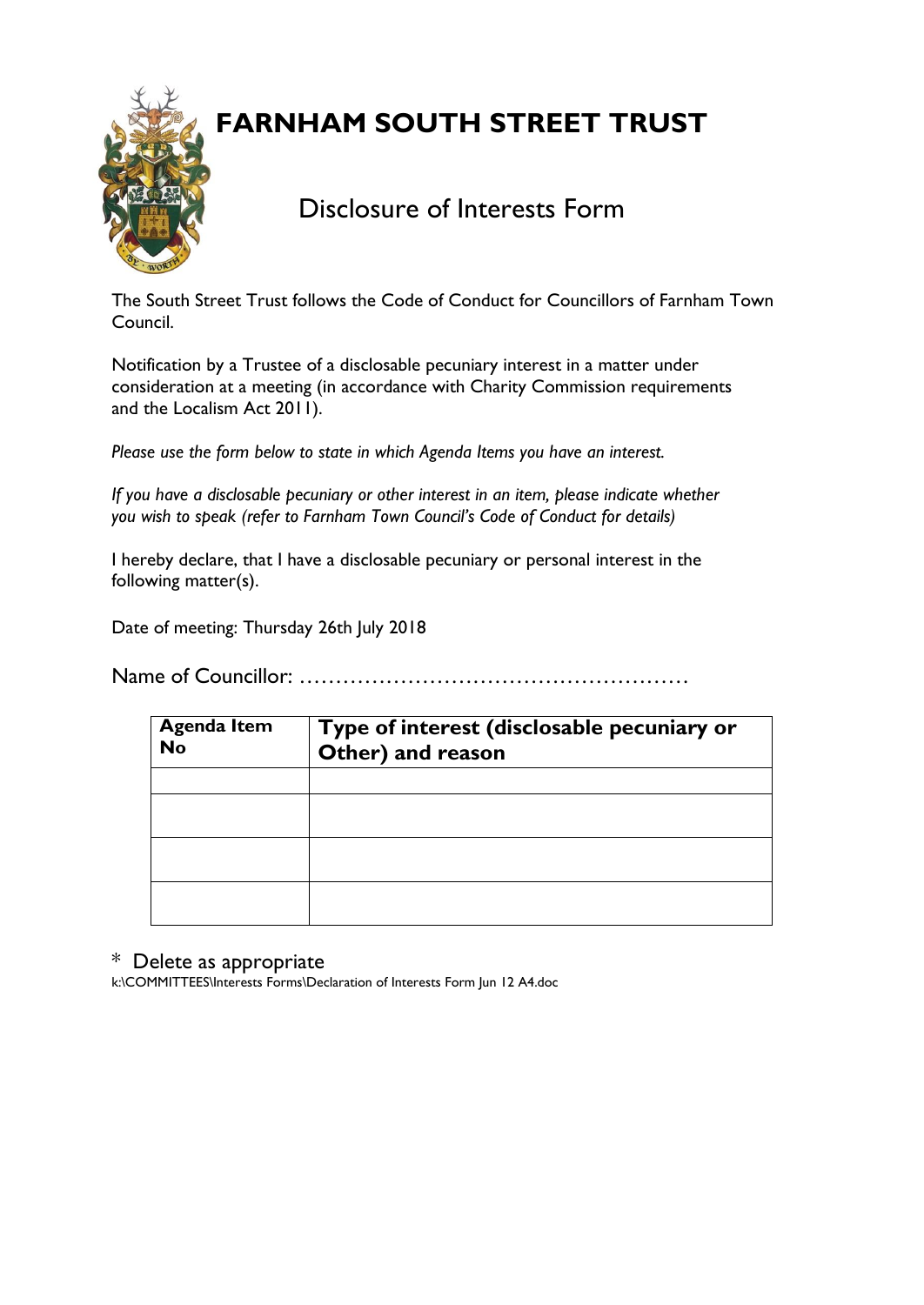

# **FSST FARNHAM (SOUTH STREET) TRUST**

Charity Commission Number – 1146152

# **Minutes of the Farnham Town Council sitting as the Trustee of the Farnham (South Street) Trust on Thursday 9 March 2018**

Meeting commenced at the conclusion of the Council Meeting, at 8.47pm

#### **Councillors acting as Trustee**

- \* Mike Hodge (Mayor of Farnham)
- \* David Attfield (Deputy Mayor)
- \* David Beaman
- \* Carole Cockburn
- \* Paula Dunsmore
- \* John Scotty Fraser
- A Pat Frost
- A Jill Hargreaves
- \* Stephen Hill
- \* Sam Hollins-Owen
- \* Mike Hyman
- \* Andy Macleod
- A Kika Mirylees
- A Julia Potts
- A Susan Redfern
- \* Jeremy Ricketts
- \* John Ward
- A John Williamson
- **Present**
- A Apologies for absence

#### **Officers in Attendance:**

Iain Lynch (Town Clerk) Iain McCready (Business and Facilities Manager)

#### FSST 014/17 **APOLOGIES FOR ABSENCE**

Apologies were received from Cllr Frost, Cllr Hargreaves, Cllr Mirylees, Cllr Potts, Cllr Redfern and Cllr Williamson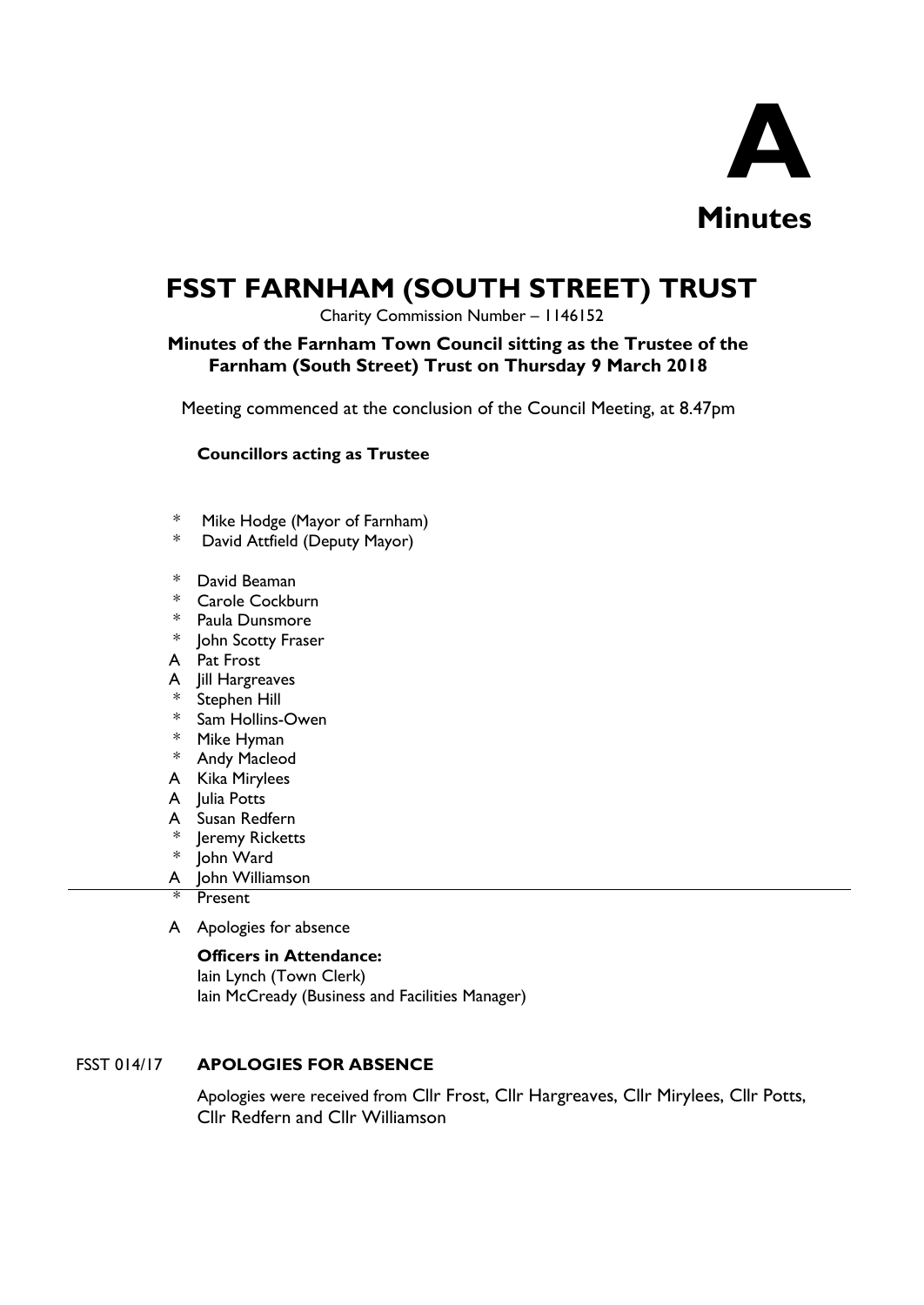#### FSST 015/17 **MINUTES**

The minutes of the meeting held on 21<sup>st</sup> September 2017 were agreed.

#### FSST 016/17 **DISCLOSURE OF INTERESTS**

There were no disclosures of interest.

### FSST 017/17 **ALLOCATIONS TO BENEFICIARIES 2018/19**

- i) The Trustee noted that investment income for the year was expected to be in the order of £25,000.
- ii) Applications had been received for just over  $£33,000$  for the  $2018/19$  year. The Trustee, as recommended by the Executive Group, resolved to award grants of **£20,715** *en bloc* as listed at Annex 1.
- iii) The Trustee did not agree the recommendation for a graffiti workshop for St Polycarps School.
- iv) It was agreed that two applications be deferred for further information (Penny Eccles Ceramics and Potters Gate School) prior to a decision.
- v) It was noted that this a small sum was available for distribution later in the year if additional requests were received or for reinvestment.

#### FSST 018/17 **DATE OF NEXT MEETING**

It was noted that the date of the next meeting would be agreed at a later date.

The meeting closed at 8.50 pm

Date: Chairman:

Notes taken by Iain Lynch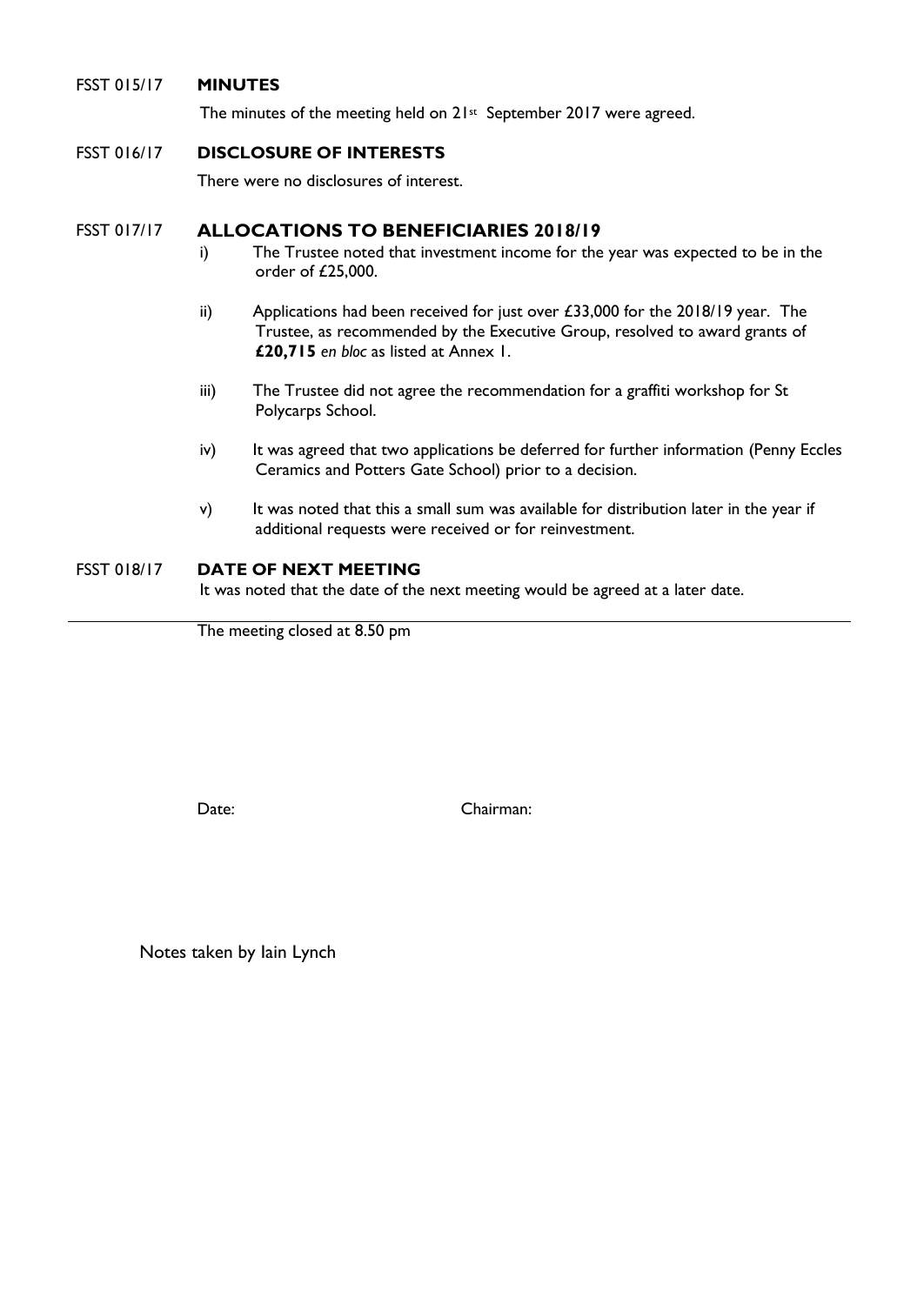*Farnham School of Science and Art: Trustee Report & Accounts for year ending 31st March 2018*



Charity Commission Number – 1146152

## **FARNHAM SCHOOL OF SCIENCE AND ART also known as THE FARNHAM SOUTH STREET TRUST**

# **TRUSTEE'S REPORT AND ACCOUNTS**

**FOR THE YEAR ENDED 31ST MARCH 2018**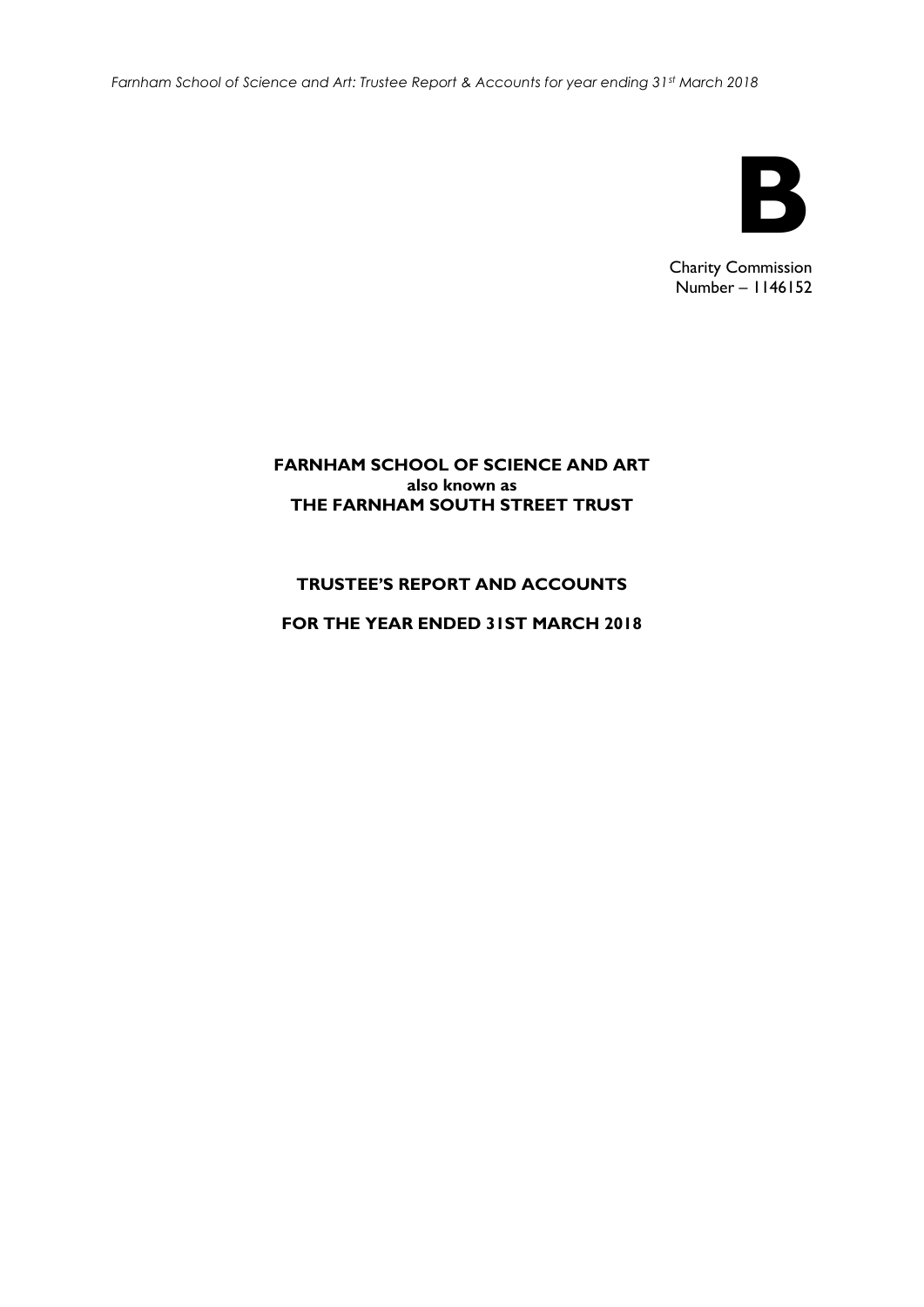#### **CONTENTS**

|                                         | Page    |
|-----------------------------------------|---------|
| Legal and administrative information    | ı       |
| Trustee's report                        | $2 - 4$ |
| Statement of trustee's responsibilities | 5       |
| Independent examiner's report           | 6       |
| Statement of financial activities       | 7       |
| <b>Balance sheet</b>                    | 8       |
| Notes to the accounts                   | 9       |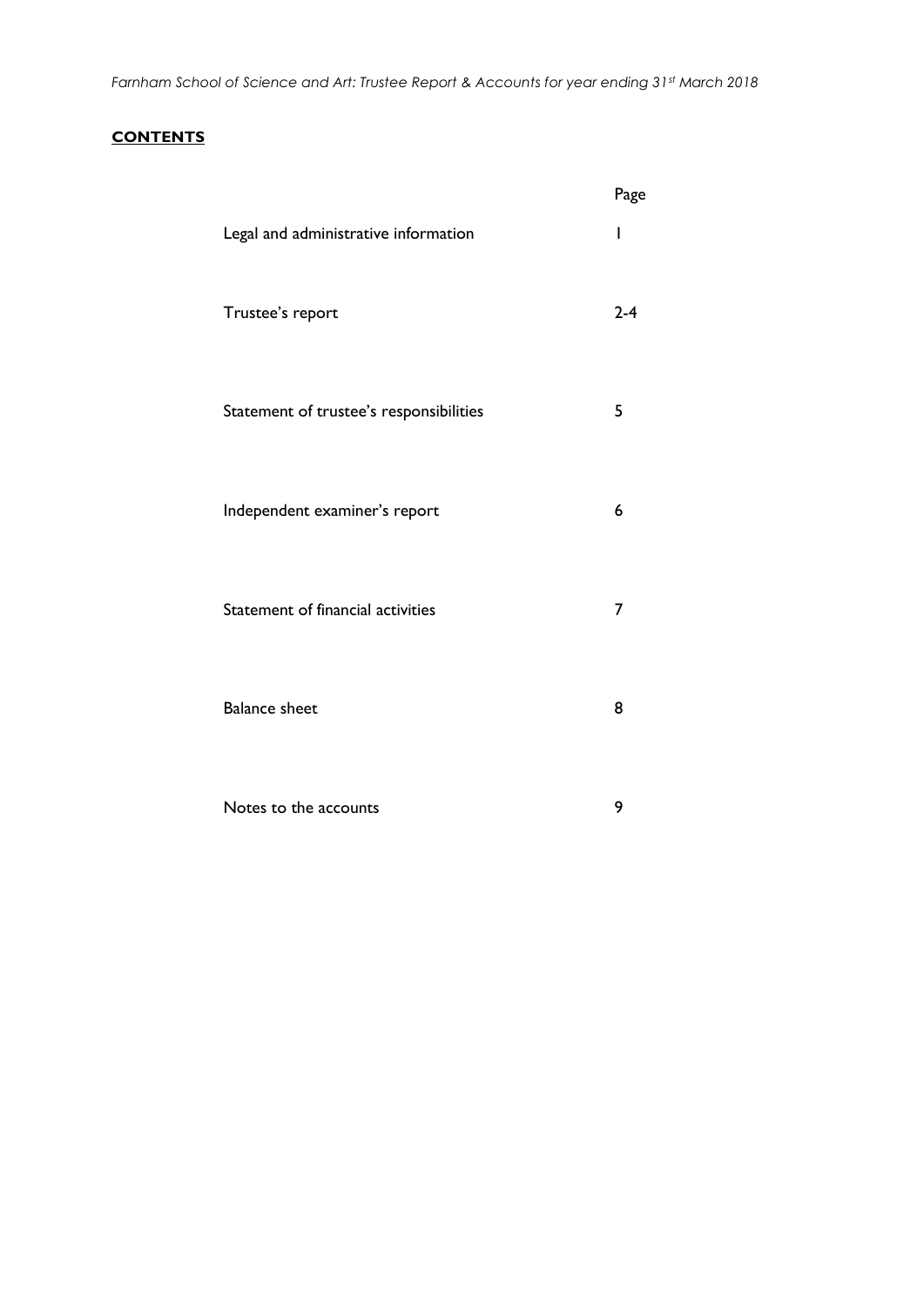*Farnham School of Science and Art: Trustee Report & Accounts for year ending 31st March 2017*

#### **LEGAL AND ADMINISTRATIVE INFORMATION**

Charity Number 1146152

TrusteeFarnham Town Council

## **Principal address**

Council Offices South Street Farnham Surrey GU9 7RN

#### **Bankers**

**HSBC** 33 The Borough Farnham Surrey GU9 7NJ

#### **Independent Examiner**

R. J. Smith, FCA Milne Eldridge & Co 88A West Street Farnham Surrey GU9 7EN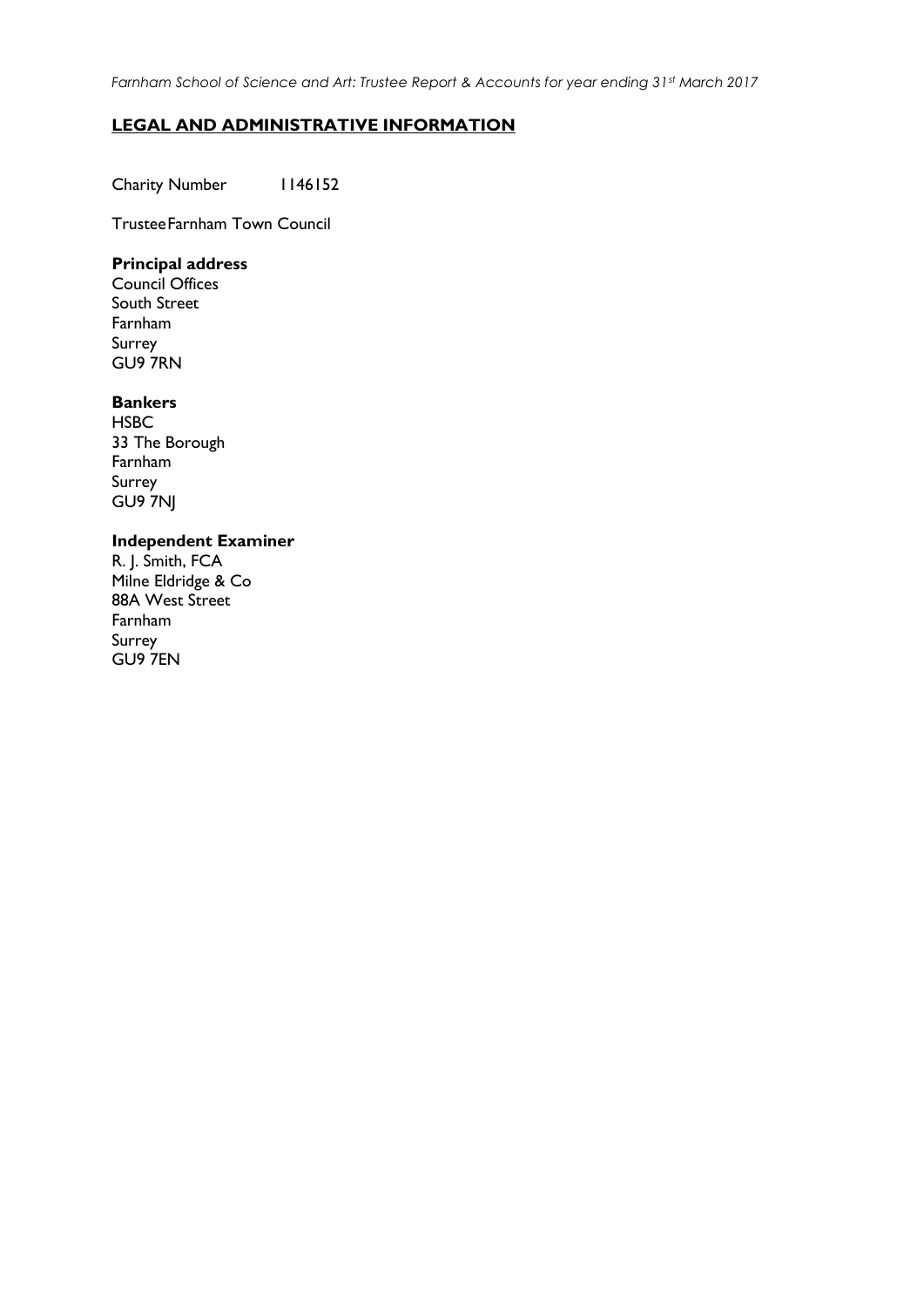#### **TRUSTEE'S REPORT FOR THE YEAR ENDED 31ST MARCH 2018**

The trustee presents its report and accounts for the year ended  $31st$  March 2018

The accounts have been prepared in accordance with the accounting policies set out in note 1 to the accounts and comply with the trust's deed of trust, the Statement of Recommended Practice: "Accounting and Reporting by Charities" (FRS 102), applicable accounting standards, and the Charities Act 2011.

#### **Administrative Details of the Charity, its Trustees and Advisers**

The name of the charity is the Farnham School of Science and Art and it is also known as the Farnham South Street Trust.

Farnham Town Council is the trustee of the charity. The Council members who acted as trustees to the charity during the year ended  $31st$  March 2018 were as follows:

| D. Attfield          | M. Hyman                           |
|----------------------|------------------------------------|
| D Beaman             | A. Mcleod                          |
| Mrs. C. Cockburn     | Mrs K. Mirylees                    |
| Mrs. P. Dunsmore     | Ms J. Potts                        |
| Fraser               | Mrs. S. Redfern                    |
| Mrs. P. Frost        | J. Ricketts                        |
| Mrs. J. Hargreaves   | J. Ward                            |
| S. Hill              | J. Williamson (to 20th March 2018) |
| M. Hodge             |                                    |
| Mrs. S. Hollins-Owen |                                    |

Details of the charity's correspondence address, bankers and of its independent examiner are set out on page 1. There are no solicitors or financial advisers appointed by the charity.

#### **Structure, governance and management**

The trust was originally formed in 1880 by the gift of a property to trustees as an art school. With the later sale of the property the proceeds have been invested with the income being applied in promoting the education in art and allied subjects of persons residing or studying in Farnham.

The Trustee reviews the investment of the charity's assets on a regular basis.

The governing document is The Charity Commission Scheme dated  $10<sup>th</sup>$  March 1980 which was amended by The Charity Commission Scheme dated 19th June 1998.

As noted above Farnham Town Council is the trustee of the charity and members of the Council sit ex-officio when the Council meets as trustee.

#### **Objective and activities**

The objective of the charity is to apply the income of the charity in promoting in such ways as it thinks fit, the education in art and allied subjects of persons residing or studying in Farnham in the County of Surrey. In furtherance of this objective, the charity makes grants to schools and other organisations in the Farnham area to enable those organisations to organise educational workshops and projects covering art and associated subjects for the benefit of children and adults living or studying in the local area.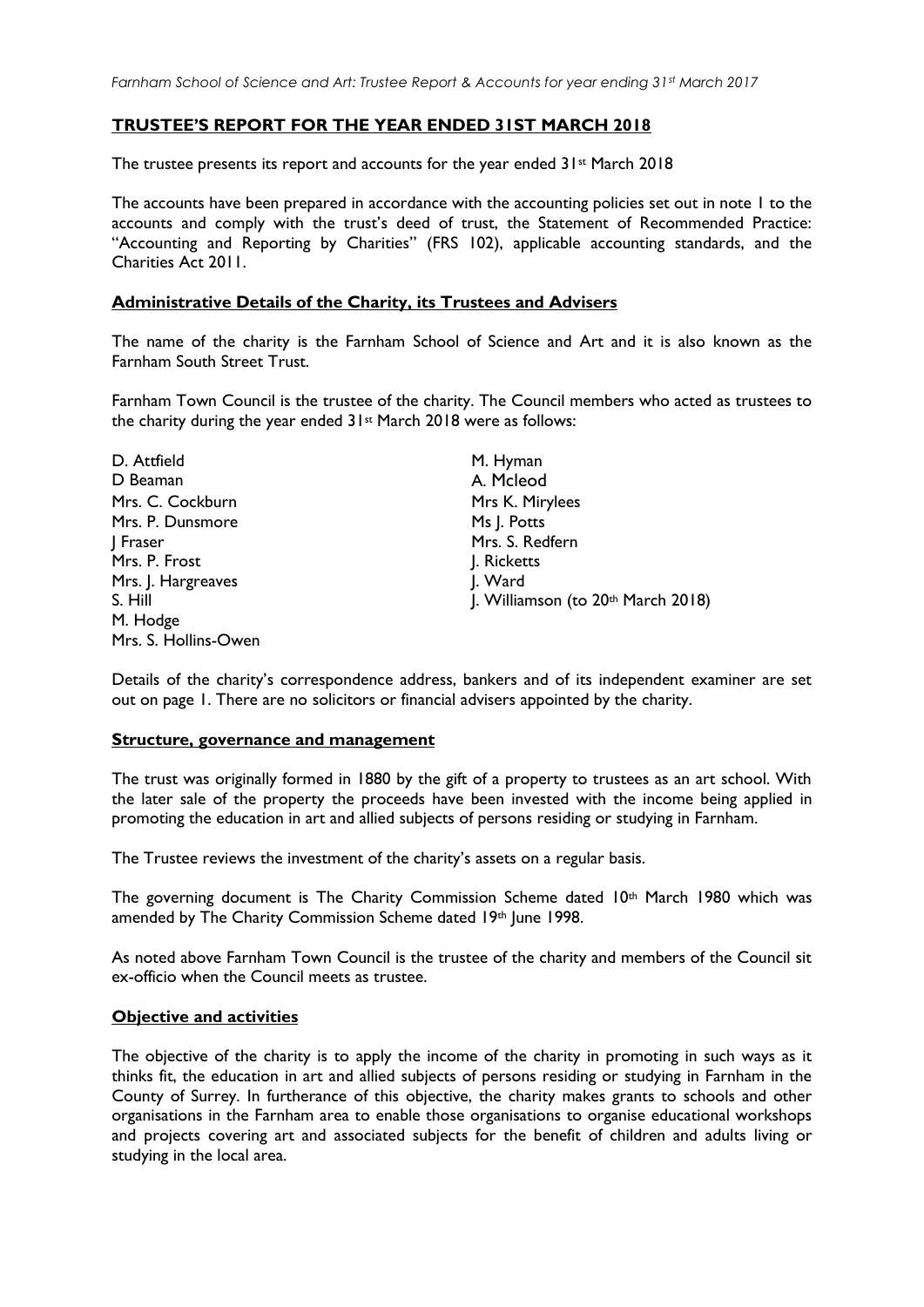#### **TRUSTEE'S REPORT FOR THE YEAR ENDED 31ST MARCH 2018**

Farnham Town Council meets annually as trustee to consider applications for grants for purposes which fall within the objective of the charity.

In setting and carrying out the objective of the charity the trustee has had regard to the guidance issued by the Charity Commission on public benefit.

#### **Achievements and performance**

In order to achieve its objective the charity made grants in respect of the year ended 31st March 2018 to the following organisations:

| Organisation                                   | <b>Amount</b> |
|------------------------------------------------|---------------|
| <b>Abbey School</b>                            | £2,000        |
| <b>Badshot Lea Village School</b>              | £2,000        |
| <b>Creative Response Ltd</b>                   | £500          |
| The Dance Movement                             | £1,000        |
| Farnham Art and Design Education Group (FADEG) | £600          |
| <b>Farnham Heath End School</b>                | £450          |
| <b>Farnham Maltings</b>                        | £1,500        |
| <b>Farnham Town Council</b>                    | £1,500        |
| Folly Hill Infant School                       | £300          |
| Frensham Heights                               | £750          |
| <b>Hale School</b>                             | £750          |
| <b>Highfield South Farnham School</b>          | £1,500        |
| Lions Club of Farnham                          | £1,000        |
| New Ashgate Gallery                            | £1,000        |
| <b>Opportunities Community Project</b>         | £1,200        |
| <b>Phyllis Tuckwell Hospice Care</b>           | £750          |
| <b>Potters Gate Primary School</b>             | £1,000        |
| <b>Rural Life Centre</b>                       | £500          |
| <b>St Andrews Infant School</b>                | £700          |
| St Marys Infant School                         | £300          |
| St Polycarps Catholic School                   | £1,500        |
| The 40 Degreez Centre                          | £500          |
| William Cobbett Primary School                 | £750          |
| <b>TOTAL</b>                                   | £22,050       |

#### **Grants paid on or before 31st March 2018:**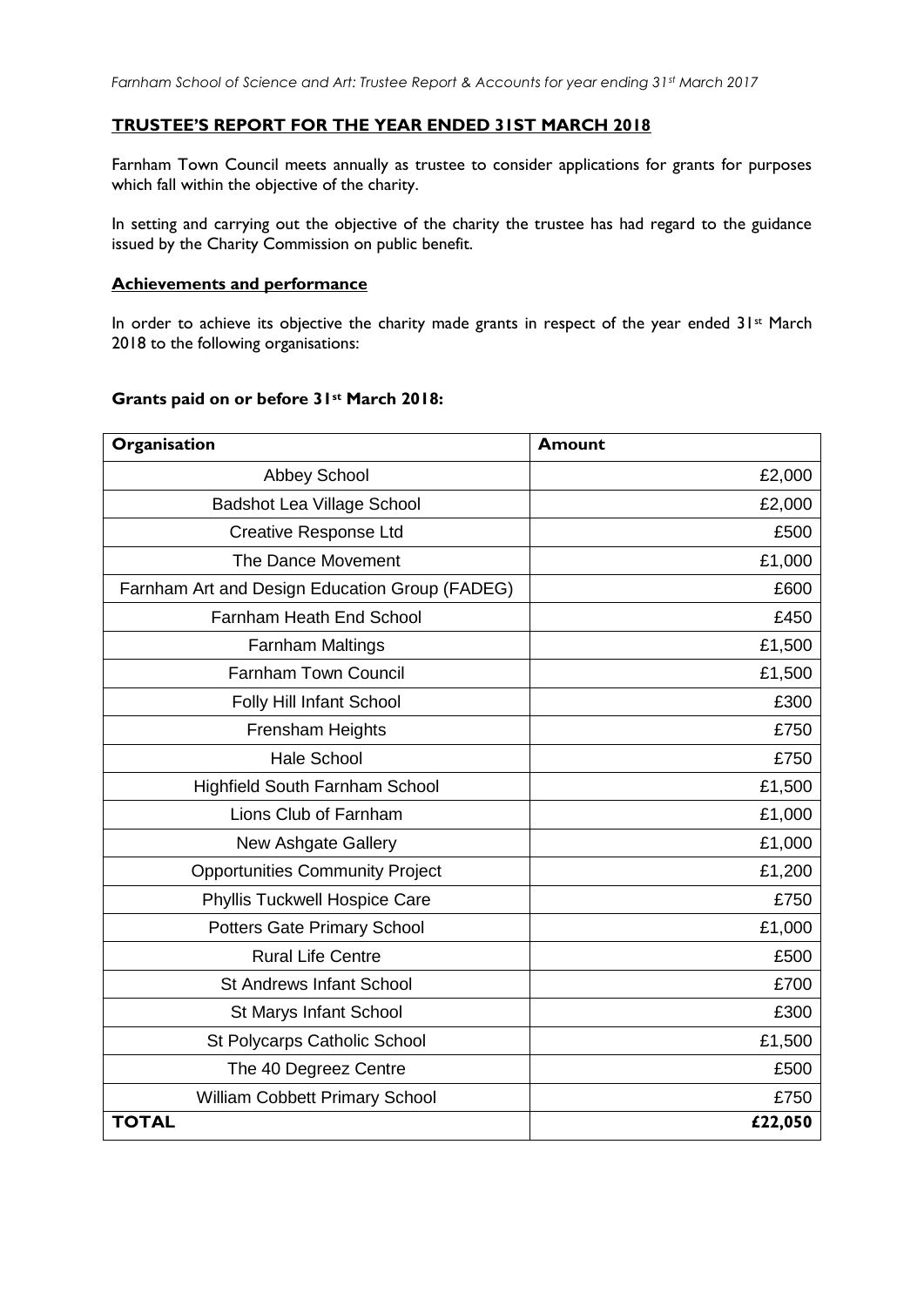#### **Financial review**

The charity's funds are currently invested with Blackrock Investment Management (UK) Limited. Funds are divided between two common investment funds specifically designed to meet the investment needs of charities. Charinco aims to provide a high level of income from fixed interest securities. Charinshare aims to provide medium to long term capital and income appreciation by investing mainly in UK listed companies.

The income received by the charity from its investments during the year ended 31<sup>st</sup> March 2018 totalled £20,385 and as noted above it made grants amounting to £22,050, in relation to grant applications for the 2017/18 year.

The value of the charity's investment fell from £828,548 as at 31<sup>st</sup> March 2017, to £822,539 as at 31<sup>st</sup> March 2018.

#### **Future plans**

The trustee intends that the charity will continue providing grants in a similar way to the recent past in accordance with its objective, although it will monitor its investment carefully to ensure that the endowment is not depleted.

Sign: ..................................................................................

Print Name: .................................................................................. For and on behalf of Farnham Town Council (the Trustee)

Dated........................................................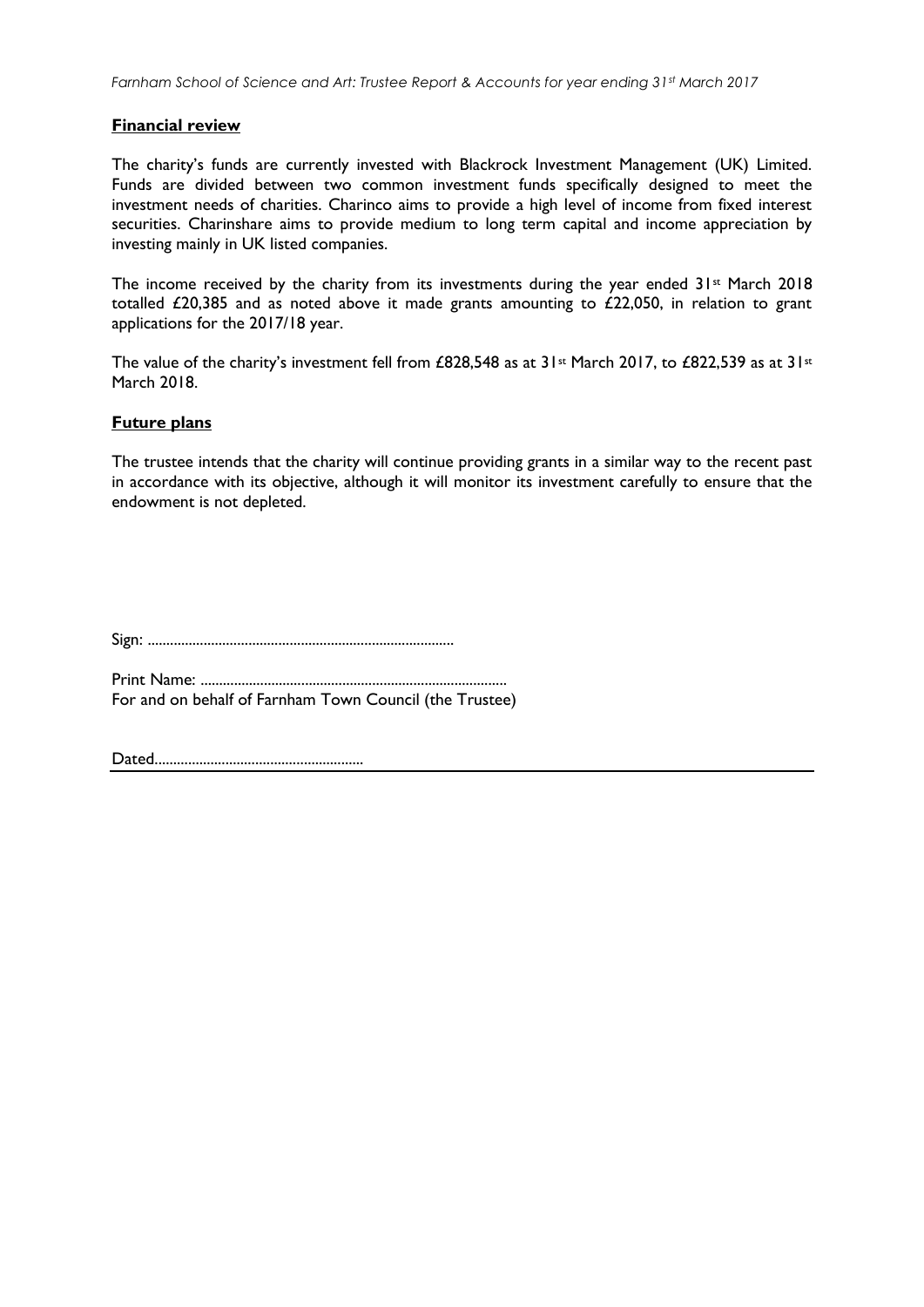#### **STATEMENT OF TRUSTEE'S RESPONSIBILITIES**

Trustees are responsible for preparing the trustee's report and the financial statements in accordance with applicable law and United Kingdom Accounting Standards. The law applicable to charities in England and Wales requires trustees to prepare financial statements for each financial year which give a true and fair view of the state of affairs of the charity and of the incoming resources and application of resources of the charity for that period.

In preparing these financial statements, the trustees are required to:

- select suitable accounting policies and then apply them consistently;
- observe the methods and principles of the Charities SORP;
- make judgements and estimates that are reasonable and prudent;
- state whether applicable accounting standards and statements of recommended practice have been followed, subject to any departures disclosed and explained in the accounts;
- prepare the accounts on a going concern basis unless it is inappropriate to presume that the charity will continue in operation.

The trustees are responsible for keeping accounting records which disclose with reasonable accuracy the financial position of the charity and which enable them to ensure that the financial statements comply with the Charities Act 2011 and the provisions of the trust deed. They are also responsible for safeguarding the assets of the Trust and hence for taking reasonable steps for the prevention and detection of fraud and other irregularities.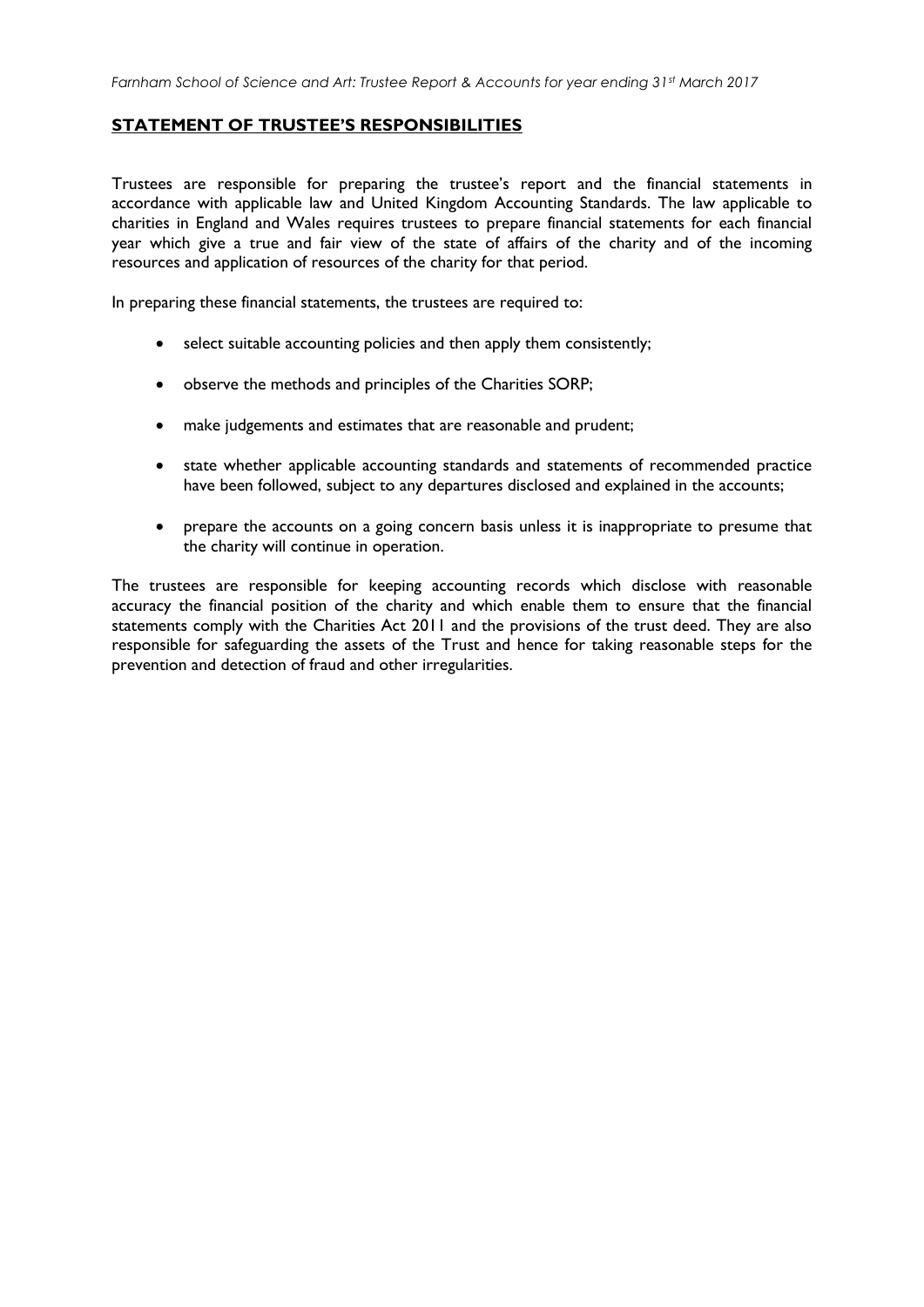#### **INDEPENDENT EXAMINER'S REPORT TO THE**

#### **TRUSTEE OF FARNHAM SCHOOL OF SCIENCE AND ART**

I report to the trustee on my examination of the accounts of the Farnham School of Science and Art for the year ended 31st March 2018.

#### **Responsibilities and basis of report**

As the charity trustee of Trust you are responsible for the preparation of the accounts in accordance with the requirements of the Charities Act 2011 ('the Act').

I report in respect of my examination of the Trust's accounts carried out under section 145 of the 2011 Act and in carrying out my examination I have followed all the applicable Directions given by the Charity Commission under section 145(5)(b) of the Act.

#### **Independent examiner's statement**

I have completed my examination. I confirm that no material matters have come to my attention in connection with the examination giving me cause to believe that in any material respect:

- (1) accounting records were not kept in respect of the Trust as required by section 130 of the 2011 Act; or
- (2) the accounts do not accord with those records; or
- (3) the accounts do not comply with the applicable requirements concerning the form and content of accounts set out in the Charities (Accounts and Reports) Regulations 2008 other than any requirement that the accounts give a 'true and fair view' which is not a matter considered as part of an independent examination.

I have no concerns and have come across no other matters in connection with the examination to which attention should be drawn in this report in order to enable a proper understanding of the accounts to be reached.

………………………………….. **R. J. Smith, F.C.A**.

Milne Eldridge & Co 88A West Street Farnham Surrey GU9 7EN Dated:..............…………………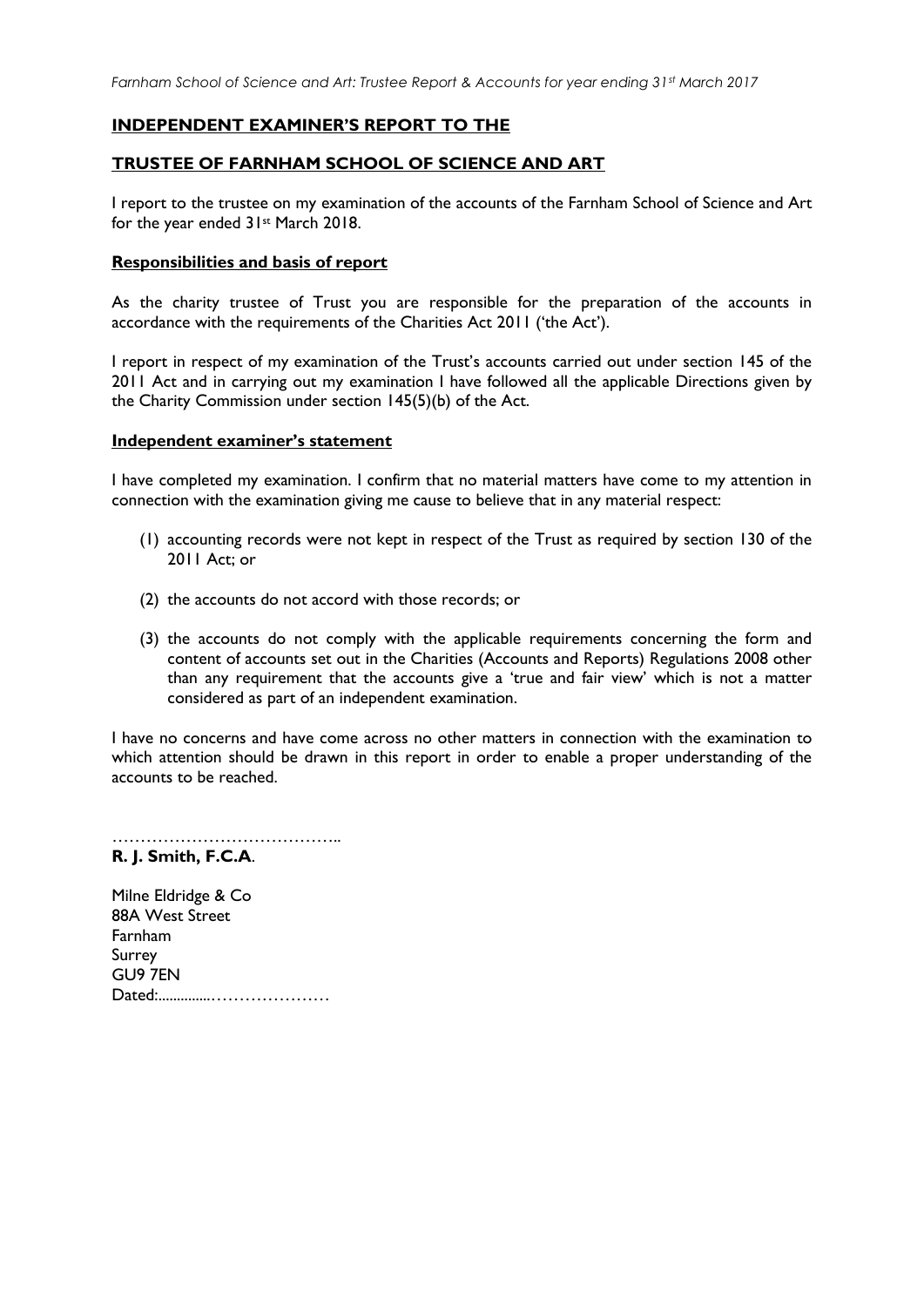#### **STATEMENT OF FINANCIAL ACTIVITIES FOR THE YEAR ENDED 31ST MARCH 2018**

|                                                                       |                                               |              | 2018              | 2017              |
|-----------------------------------------------------------------------|-----------------------------------------------|--------------|-------------------|-------------------|
|                                                                       | <b>Unrestricted Endowment</b><br><b>funds</b> | <b>funds</b> | <u>Total</u>      | <u>Total</u>      |
| <b>INCOMING RESOURCES</b>                                             | £                                             | £            | £                 | £                 |
| Incoming<br>from<br>resources<br>generated funds                      |                                               |              |                   |                   |
| Investment income                                                     | 20,385                                        |              | 20,385            | 22,544            |
| <b>INCOMING</b><br><b>TOTAL</b><br><b>RESOURCES</b>                   | 20,385                                        |              | 20,385            | 22,544            |
| <b>RESOURCES EXPENDED</b><br><b>Charitable activities</b>             |                                               |              |                   |                   |
| Charitable expenditure (Grants):                                      | 22,050                                        |              | 22,050            | 17,445            |
| <b>Bank charges</b>                                                   |                                               |              |                   |                   |
| Cost of independent examination<br><b>Total Expenditure</b>           | 594<br>----------                             |              | 594<br>---------- | 611<br>---------- |
|                                                                       | 22,644                                        |              | 22,644            | 18,056            |
|                                                                       |                                               |              |                   |                   |
| <b>NET INCOME/</b><br>(EXPENDITURE) BEFORE<br><b>GAINS AND LOSSES</b> |                                               |              |                   |                   |
| <b>ON INVESTMENTS</b>                                                 | (2,259)                                       |              | (2,259)           | 4,488             |
| Gains/(Losses) on investment assets                                   |                                               | (6,009)      | (6,009)           | 120,775           |
| <b>NET MOVEMENTS IN FUNDS</b>                                         | (2,259)                                       | (6,009)      | (8, 268)          | 125,263           |

| <b>TOTAL FUNDS BROUGHT</b><br><b>FORWARD</b> | 56.399                 | 828.548                 | 884.947                 | 759,684                 |
|----------------------------------------------|------------------------|-------------------------|-------------------------|-------------------------|
| <b>TOTAL FUNDS CARRIED</b>                   | ------------<br>54.140 | ------------<br>822.539 | ------------<br>876.679 | ------------<br>884.947 |
| <b>FORWARD</b>                               | ------------           | ------------            | ------------            | ------------            |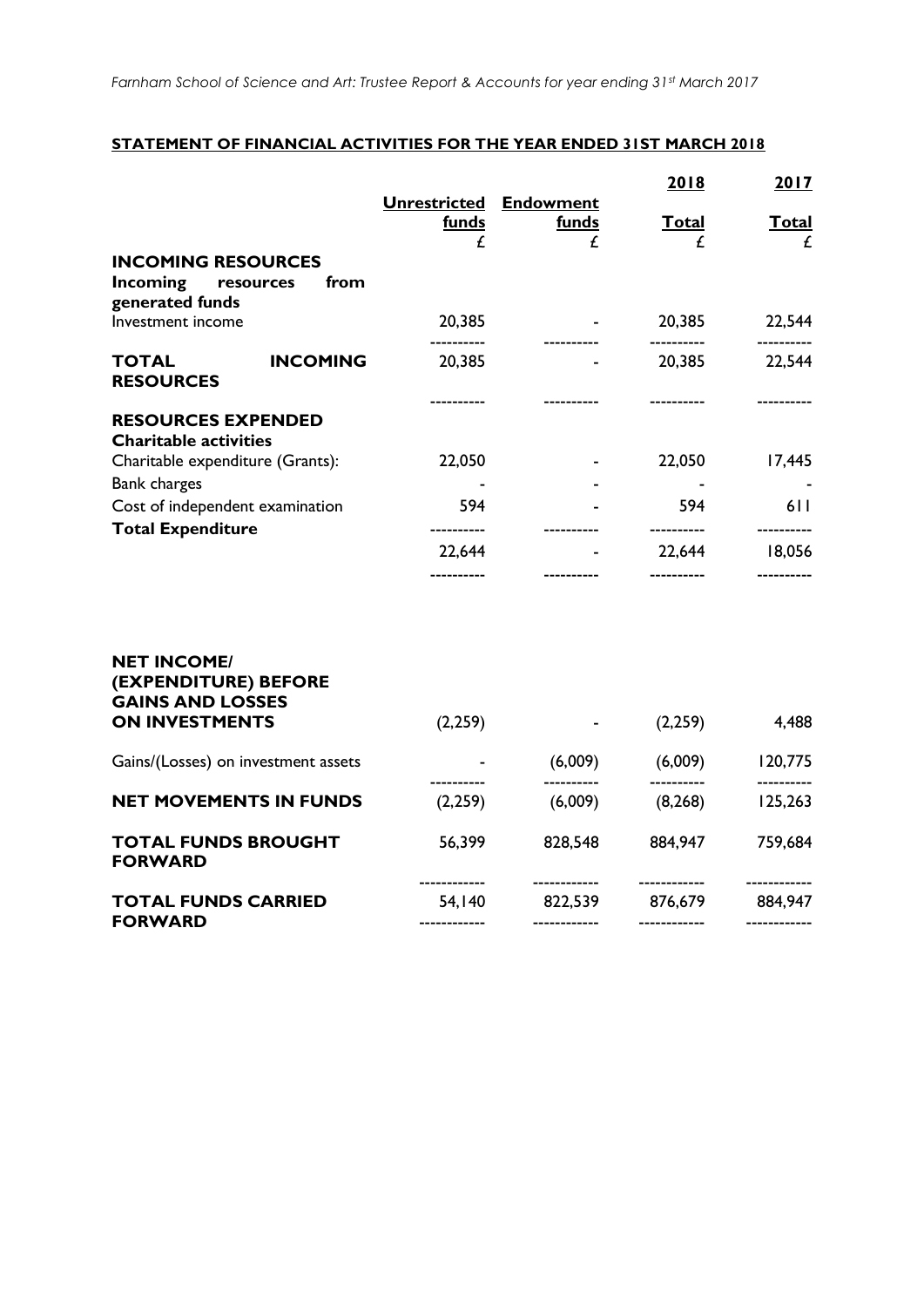### **BALANCE SHEET AT 31ST MARCH 2018**

|                                                          | Unrestricted Endowment |                                | 2018                     | 2017       |
|----------------------------------------------------------|------------------------|--------------------------------|--------------------------|------------|
|                                                          | <b>funds</b>           | funds                          | <u>Total</u>             | Total      |
| <b>FIXED ASSETS</b>                                      | £                      | £                              | £                        | £          |
| Investments                                              |                        |                                | 822,539 822,539 828,548  |            |
| <b>TOTAL FIXED ASSETS</b>                                |                        |                                | 822,539 822,539 828,548  | ---------  |
| <b>CURRENT ASSETS</b>                                    |                        |                                |                          |            |
| Cash at bank                                             | 54,734                 |                                | $-54,734$ 56,993         |            |
| <b>CREDITORS: amounts falling due</b><br>within one year | 594                    |                                | $-594$ 594               |            |
| <b>NET CURRENT ASSETS</b>                                | ----------<br>54,140   |                                | $-$ 54,140 56,399        | ---------- |
| <b>TOTAL ASSETS LESS CURRENT</b><br><b>LIABILITIES</b>   |                        | 54,140 822,539 876,679 884,947 |                          |            |
| <b>FUNDS OF THE CHARITY</b>                              |                        |                                |                          |            |
| <b>Unrestricted funds</b>                                | 54,140                 |                                | $-$ 54,140 56,399        |            |
| <b>Endowment funds</b>                                   |                        |                                | 822,539 822,539 828,548  |            |
| <b>TOTAL FUNDS</b>                                       |                        | 54,140 822,539 876,679 884,947 | ------------ ----------- |            |
|                                                          |                        |                                |                          |            |

#### **DECLARATION**

The trustees consider that the charity is entitled to exemption from the requirement to have an audit under s144 of the Charities Act 2011.

The financial statements for the year ended 31<sup>st</sup> March 2018 are approved by the trustee.

………………………....................................

For and on behalf of Farnham Town Council (Trustee) Date: